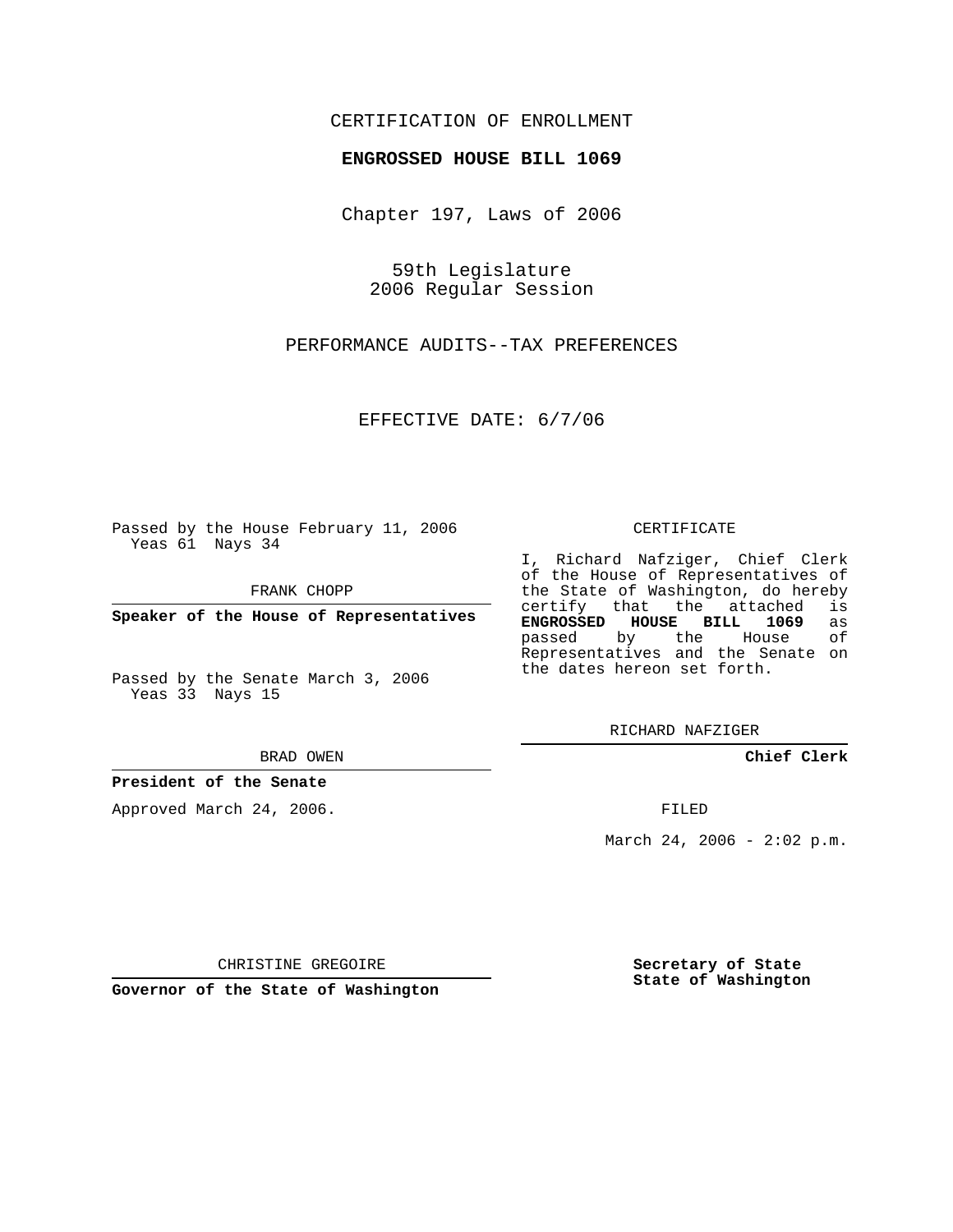# **ENGROSSED HOUSE BILL 1069** \_\_\_\_\_\_\_\_\_\_\_\_\_\_\_\_\_\_\_\_\_\_\_\_\_\_\_\_\_\_\_\_\_\_\_\_\_\_\_\_\_\_\_\_\_

\_\_\_\_\_\_\_\_\_\_\_\_\_\_\_\_\_\_\_\_\_\_\_\_\_\_\_\_\_\_\_\_\_\_\_\_\_\_\_\_\_\_\_\_\_

Passed Legislature - 2006 Regular Session

# **State of Washington 59th Legislature 2005 Regular Session**

**By** Representatives McIntire, Conway, Priest, Upthegrove, Kilmer, Moeller, Dickerson, Williams, Schual-Berke, Nixon, Springer, Sells, P. Sullivan, Green, Lovick, Kenney, Haigh, Wallace, Kagi, Simpson, Linville, Morris, Wood, Hunter, Lantz, Hudgins, Ericks, Darneille, Clibborn, Sommers, Morrell, Takko, O'Brien, Appleton, Hunt, Santos, Ormsby and Murray

Read first time 01/12/2005. Referred to Committee on Finance.

 1 AN ACT Relating to performance audits of tax preferences; adding 2 new sections to chapter 43.136 RCW; and repealing RCW 43.136.010, 3 43.136.020, 43.136.030, 43.136.040, 43.136.050, and 43.136.070.

4 BE IT ENACTED BY THE LEGISLATURE OF THE STATE OF WASHINGTON:

 NEW SECTION. **Sec. 1.** The legislature recognizes that tax preferences are enacted to meet objectives which are determined to be in the public interest. However, some tax preferences may not be efficient or equitable tools for the achievement of current public policy objectives. Given the changing nature of the economy and tax structures of other states, the legislature finds that periodic performance audits of tax preferences are needed to determine if their continued existence will serve the public interest.

 NEW SECTION. **Sec. 2.** As used in this chapter, "tax preference" means an exemption, exclusion, or deduction from the base of a state tax; a credit against a state tax; a deferral of a state tax; or a preferential state tax rate.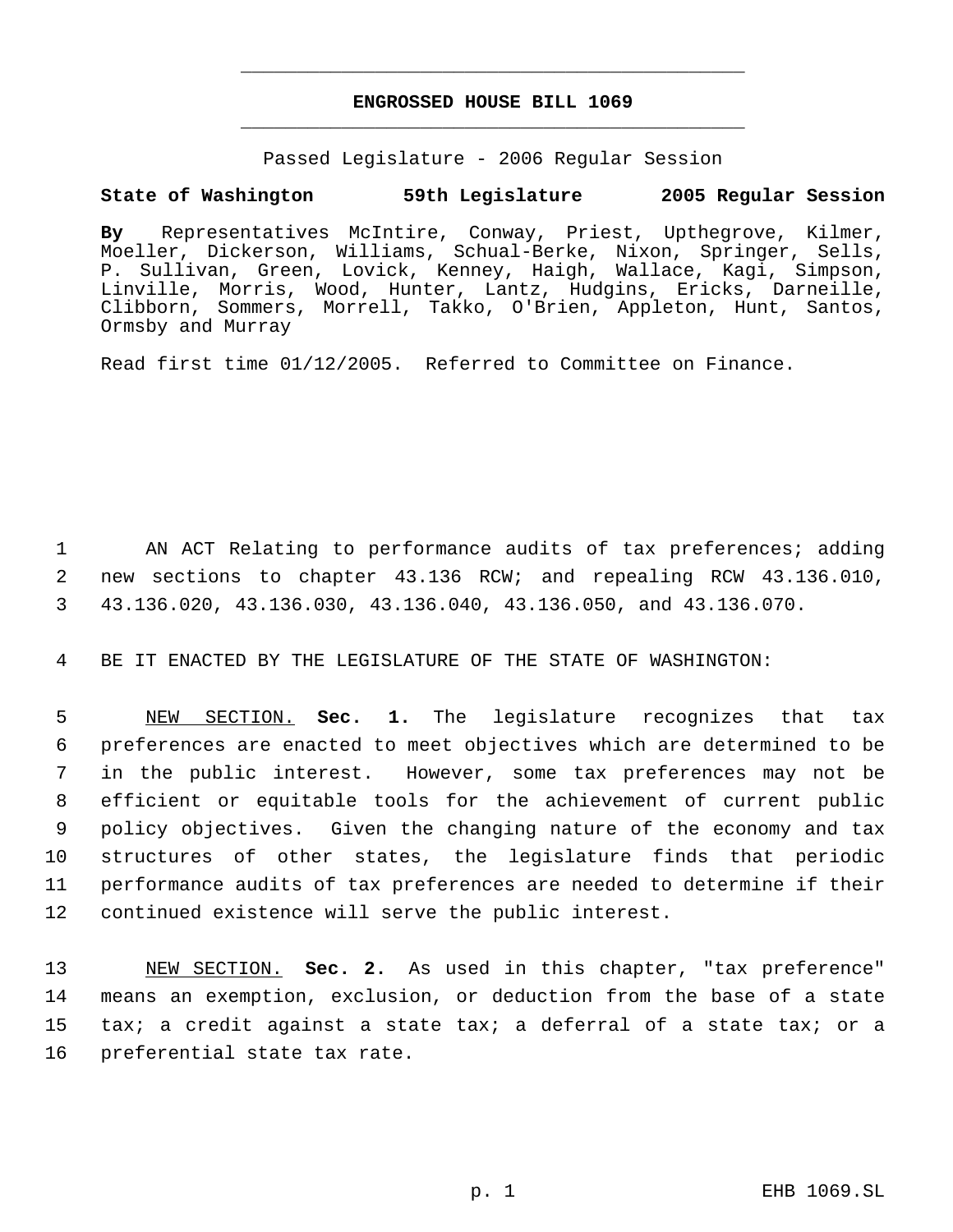NEW SECTION. **Sec. 3.** (1) The citizen commission for performance measurement of tax preferences is created.

(2) The commission has seven members as follows:

(a) One member is the state auditor, who is a nonvoting member;

 (b) One member is the chair of the joint legislative audit and review committee, who is a nonvoting member;

 (c) The chair of each of the two largest caucuses of the senate and the two largest caucuses of the house of representatives shall each appoint a member. None of these appointees may be members of the legislature; and

(d) The governor shall select the seventh member.

 (3) Persons appointed by the caucus chairs should be individuals who represent a balance of perspectives and constituencies, and have a basic understanding of state tax policy, government operations, and public services. These appointees should have knowledge and expertise in performance management, fiscal analysis, strategic planning, economic development, performance assessments, or closely related fields.

 (4) The commission shall elect a chair from among its voting or nonvoting members. Decisions of the commission must be made using the sufficient consensus model. For the purposes of this subsection, "sufficient consensus" means the point at which the vast majority of the commission favors taking a particular action. If the commission determines that sufficient consensus cannot be reached, a vote must be taken. The commission must allow a minority report to be included with a decision of the commission, if requested by a member of the commission.

 (5) Members serve for terms of four years, with the terms expiring on June 30th on the fourth year of the term. However, in the case of the initial terms, the members appointed by the chairs of senate caucuses shall serve four-year terms, the members appointed by the chairs of house of representatives caucuses shall serve three-year terms, and the member appointed by the governor shall serve a two-year term, with each of the terms expiring on June 30th of the applicable year. Appointees may be reappointed to serve more than one term.

 (6) The joint legislative audit and review committee shall provide clerical, technical, and management personnel to the commission to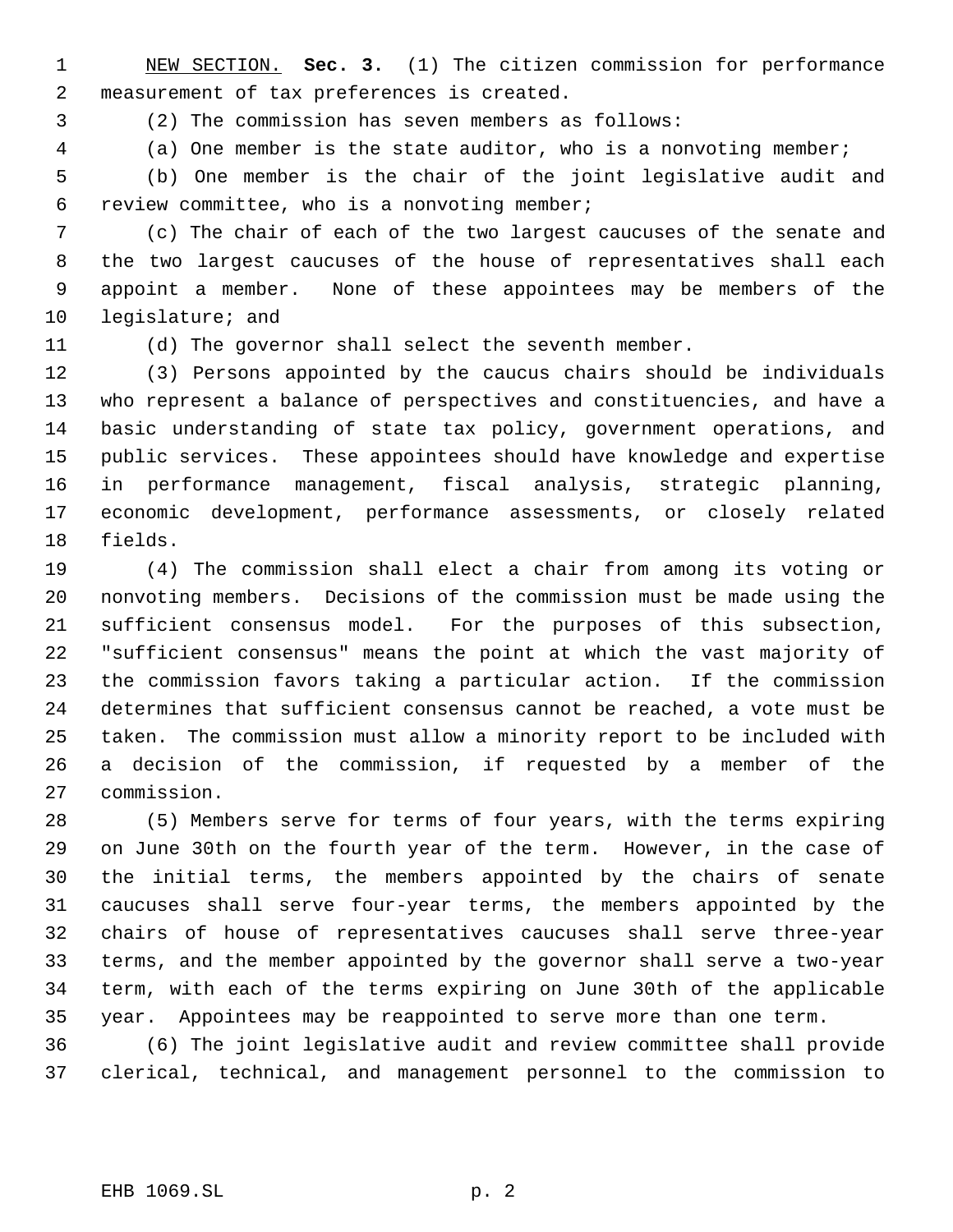serve as the commission's staff. The department of revenue shall provide necessary support and information to the joint legislative audit and review committee.

 (7) The commission shall meet at least once a quarter and may hold additional meetings at the call of the chair or by a majority vote of the members of the commission. The members of the commission shall be compensated in accordance with RCW 43.03.220 and reimbursed for travel expenses in accordance with RCW 43.03.050 and 43.03.060.

 NEW SECTION. **Sec. 4.** (1) The citizen commission for performance measurement of tax preferences shall develop a schedule to accomplish an orderly review of tax preferences at least once every ten years. The commission shall schedule tax preferences for review in the order the tax preferences were enacted into law, except that the commission may elect to include, anywhere in the schedule, a tax preference that has a statutory expiration date. The commission shall omit from the schedule tax preferences that are required by constitutional law, sales and use tax exemptions for machinery and equipment for manufacturing, research and development, or testing, the small business credit for the business and occupation tax, sales and use tax exemptions for food and prescription drugs, property tax relief for retired persons, and property tax valuations based on current use, and may omit any tax preference that the commission determines is a critical part of the structure of the tax system. As an alternative to the process under section 5 of this act, the commission may recommend to the joint legislative audit and review committee an expedited review process for any tax preference that has an estimated biennial fiscal impact of ten million dollars or less.

 (2) The commission shall revise the schedule as needed each year, taking into account newly enacted or terminated tax preferences. The commission shall deliver the schedule to the joint legislative audit and review committee by September 1st of each year.

 (3) The commission shall provide a process for effective citizen input during its deliberations.

 NEW SECTION. **Sec. 5.** (1) The joint legislative audit and review committee shall review tax preferences according to the schedule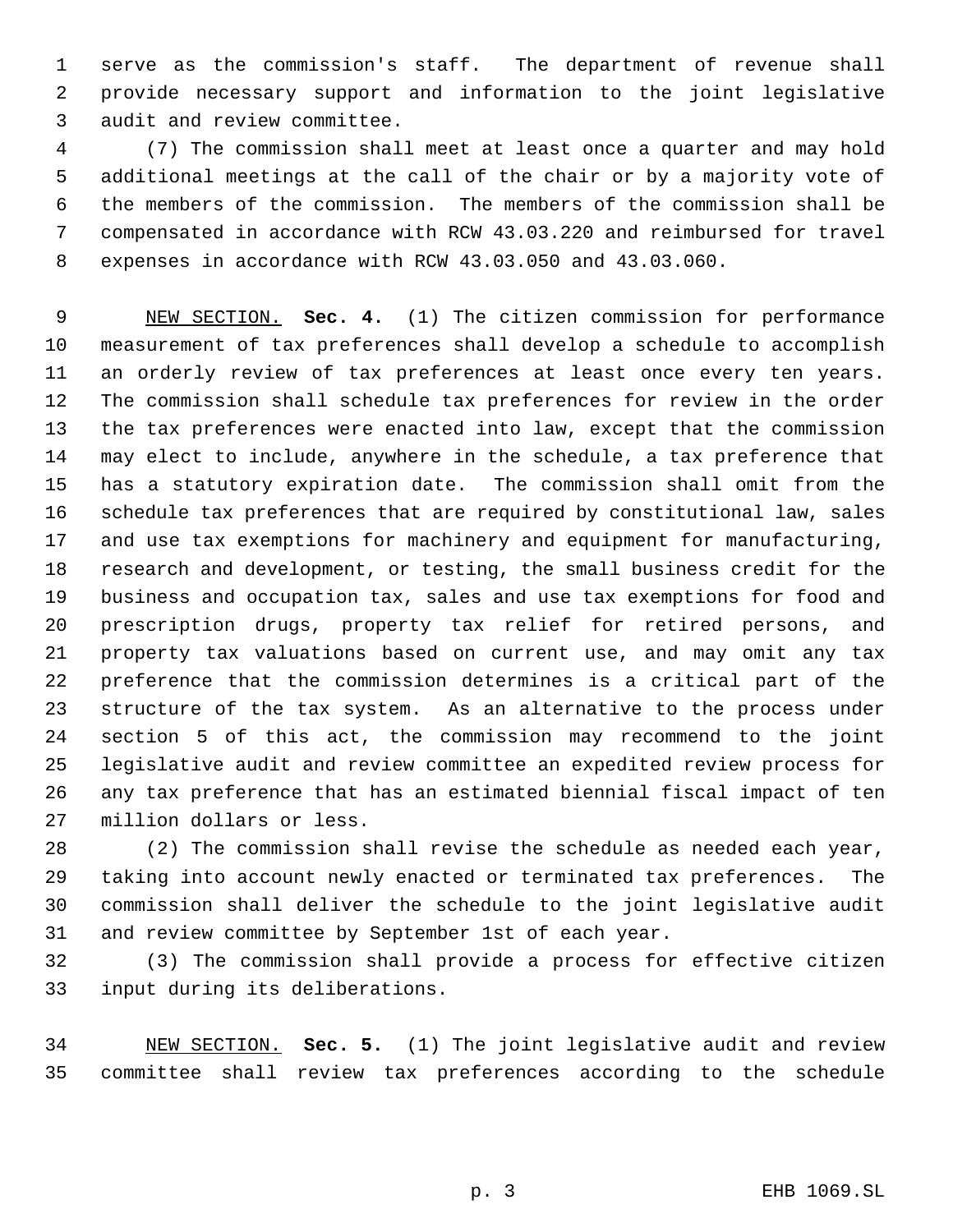developed under section 4 of this act. The committee shall consider, but not be limited to, the following factors in the review:

 (a) The classes of individuals, types of organizations, or types of industries whose state tax liabilities are directly affected by the tax preference;

 (b) Public policy objectives that might provide a justification for the tax preference, including but not limited to the legislative history, any legislative intent, or the extent to which the tax preference encourages business growth or relocation into this state, promotes growth or retention of high wage jobs, or helps stabilize communities;

 (c) Evidence that the existence of the tax preference has 13 contributed to the achievement of any of the public policy objectives; (d) The extent to which continuation of the tax preference might contribute to any of the public policy objectives;

 (e) The extent to which the tax preference may provide unintended benefits to an individual, organization, or industry other than those 18 the legislature intended;

 (f) The extent to which terminating the tax preference may have negative effects on the category of taxpayers that currently benefit from the tax preference, and the extent to which resulting higher taxes may have negative effects on employment and the economy;

 (g) The feasibility of modifying the tax preference to provide for adjustment or recapture of the tax benefits of the tax preference if the objectives are not fulfilled;

 (h) Fiscal impacts of the tax preference, including past impacts and expected future impacts if it is continued. For the purposes of this subsection, "fiscal impact" includes an analysis of the general effects of the tax preference on the overall state economy, including, but not limited to, the effects of the tax preference on the consumption and expenditures of persons and businesses within the state;

 (i) The extent to which termination of the tax preference would 34 affect the distribution of liability for payment of state taxes;

 (j) Consideration of similar tax preferences adopted in other states, and potential public policy benefits that might be gained by incorporating corresponding provisions in Washington.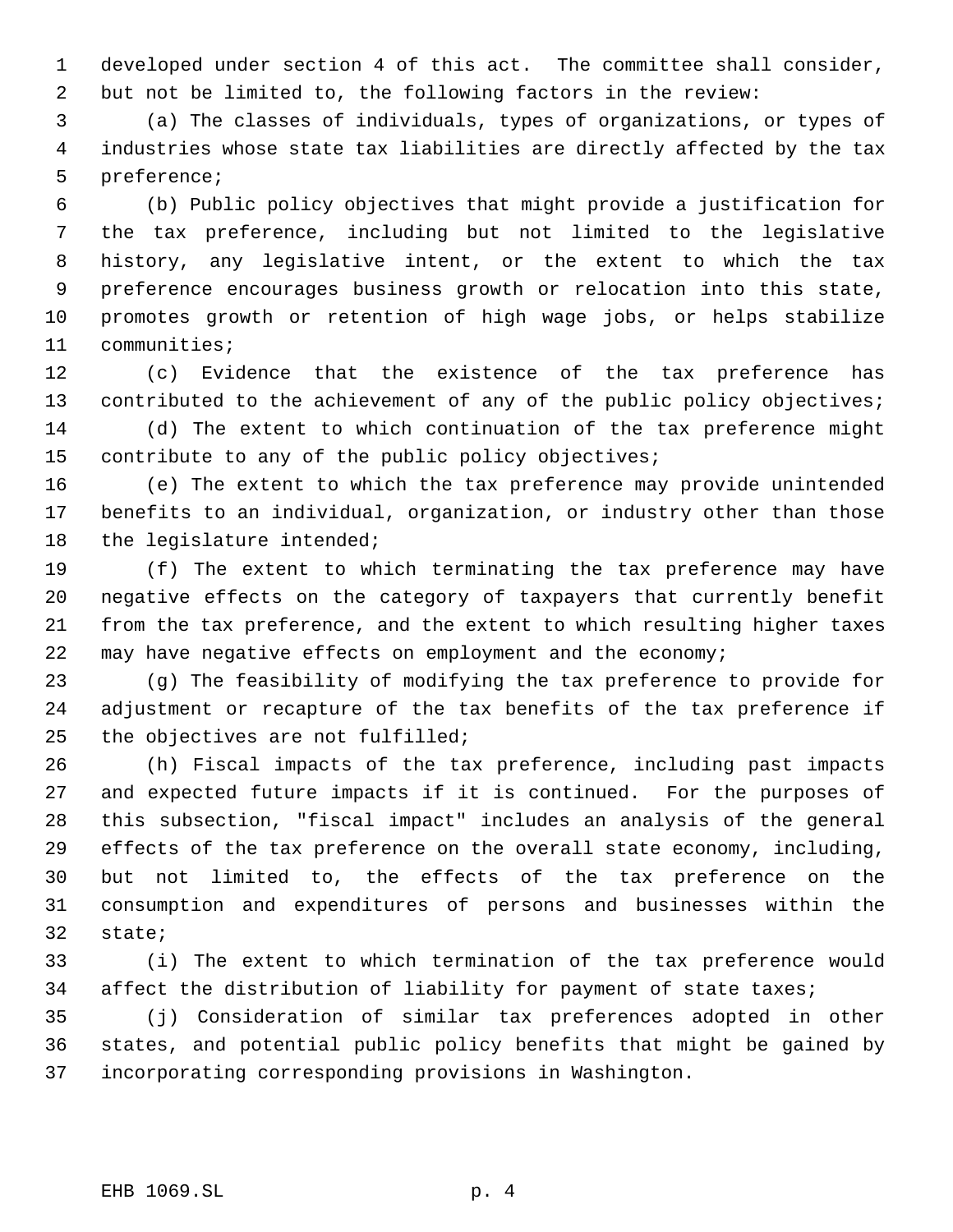(2) For each tax preference, the committee shall provide a recommendation as to whether the tax preference should be continued without modification, modified, scheduled for sunset review at a future date, or terminated immediately. The committee may recommend accountability standards for the future review of a tax preference.

 NEW SECTION. **Sec. 6.** (1) The joint legislative audit and review committee shall report its findings and recommendations for scheduled tax preferences to the citizen commission for performance measurement of tax preferences by August 30th of each year. The commission may review and comment on the report of the committee. The committee may revise its report based on the comments of the commission. The committee shall prepare a final report that includes the comments of the commission and submit the final report to the finance committee of the house of representatives and the ways and means committee of the senate by December 30th.

 (2) The joint legislative audit and review committee shall submit a special report reviewing all tax preferences that have statutory expiration dates between June 30, 2005, and January 1, 2007. For the special report, the committee shall complete a review under section 5 of this act, and obtain comments of the citizen commission for performance measurement of tax preferences under subsection (1) of this section, to the extent possible. The committee shall submit the special report to the finance committee of the house of representatives and the ways and means committee of the senate by January 12, 2006.

 (3) Following receipt of a report under this section, the finance committee of the house of representatives and the ways and means committee of the senate shall jointly hold a public hearing to consider the final report and any related data.

 NEW SECTION. **Sec. 7.** Upon request of the citizen commission for performance measurement of tax preferences or the joint legislative audit and review committee, the department of revenue and the department of employment security shall provide information needed by the commission or committee to meet its responsibilities under this chapter.